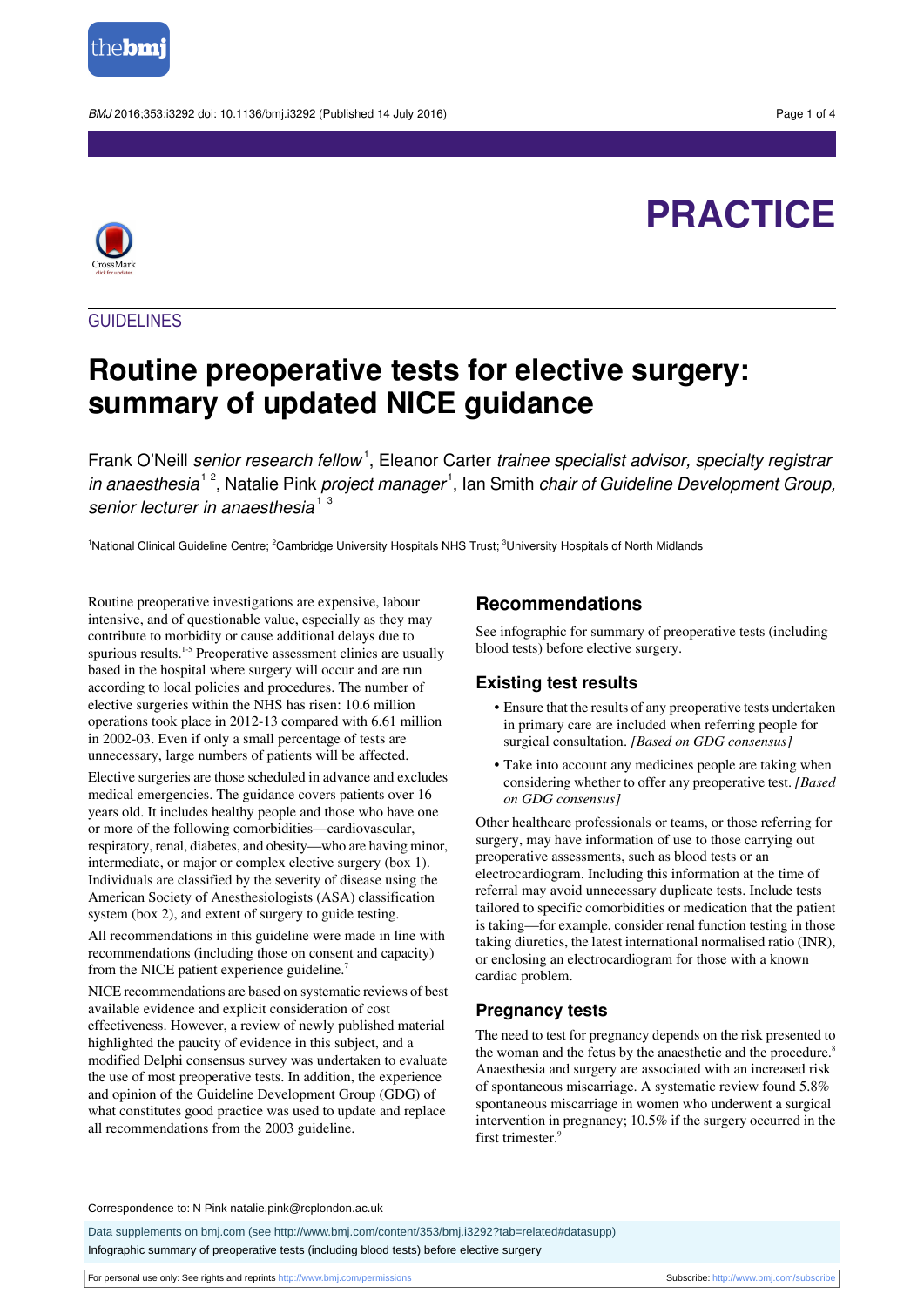## **PRACTICE**

### **What you need to know**

- **•** Excessive preoperative testing may cause anxiety, delays in treatment, and further unnecessary treatments without influencing outcome or changing perioperative management
- **•** Include the results of tests undertaken in primary care when referring people for surgical consultation to avoid unnecessary repetition
- **•** Patients who are relatively healthy or having relatively non-invasive surgery may require few, if any, preoperative tests
- **•** Before ordering lung function tests or an echocardiogram, consider discussing the patient with an anaesthetist

#### **Box 1: Surgery grades and examples**

**Minor** 

- **•** Excising skin lesion
- **•** Draining breast abscess

#### Intermediate

- **•** Primary repair of inguinal hernia
- **•** Excising varicose veins in the leg
- **•** Tonsillectomy or adenotonsillectomy
- **•** Knee arthroscopy

#### Major or complex

- **•** Total abdominal hysterectomy
- **•** Endoscopic resection of prostate
- **•** Lumbar discectomy
- **•** Thyroidectomy
- **•** Total joint replacement
- **•** Lung operations
- **•** Colonic resection
- **•** Radical neck dissection

There is no widely accepted and validated system for classifying the stressfulness of operative procedures, so the Guideline Development Group adopted a simple scale, illustrated with examples for the updated guidance.

#### **Box 2: American Society of Anesthesiologists (ASA) Physical Status Classification System**

This box sets out the ASA grades used in this guideline (adapted from the ASA website $^{\rm e}$ )

ASA grade 1—A normal healthy person

- ASA grade 2—A person with mild systemic disease
- ASA grade 3—A person with severe systemic disease
- ASA grade 4-A person with severe systemic disease that is a constant threat to life

The ASA classification is a simple scale describing fitness to undergo an anaesthetic. The ASA does not endorse any<br>elaboration of these definitions, but anaesthetists in the UK often qualify (or interpret) these grades as capacity (that is, ASA grade 2 = comorbidity that does not limit a person's activity, ASA grade 3 = comorbidity that does limit a person's activity).

#### **Changes since the 2003 guideline**

- **•** Most patients are seen up to 12 weeks before surgery in a preoperative assessment clinic in the UK, where a structured history is taken and targeted examination performed by nursing staff according to protocols developed by anaesthetists<sup>1</sup>
- **•** Unnecessary preoperative tests, particularly in young and healthy people, have been reduced since NICE issued its guidance in 2003,<sup>13</sup> but some continue to be ordered<sup>1</sup>
- **•** New tests such as cardiopulmonary exercise testing and polysomnography are used in preoperative assessment for patients undergoing elective surgery
- In view of evidence that people with obesity and diabetes require different preoperative tests, because of the associated risk of -<br>complications during operations, separate recommendations have been made for these populat
- Preoperative testing of children and of patients undergoing cardiothoracic procedures or neurosurgery is specialised, and guidance on the care of such patients has been removed from NICE guidance as it is covered elsewhere
- **•** On the day of surgery, sensitively ask all women of childbearing potential whether there is any possibility they could be pregnant. *[Based on GDG consensus]*
- **•** Make sure that women who could possibly be pregnant are aware of the risks of the anaesthetic and the procedure to the fetus. *[Based on GDG consensus]*
- **•** Document all discussions with women about whether to carry out a pregnancy test. *[Based on GDG consensus]*
- **•** Carry out a pregnancy test with the woman's consent if there is any doubt about whether she could be pregnant. *[Based on GDG consensus]*
- **•** Develop locally agreed protocols for checking pregnancy status before surgery. *[Based on GDG consensus]*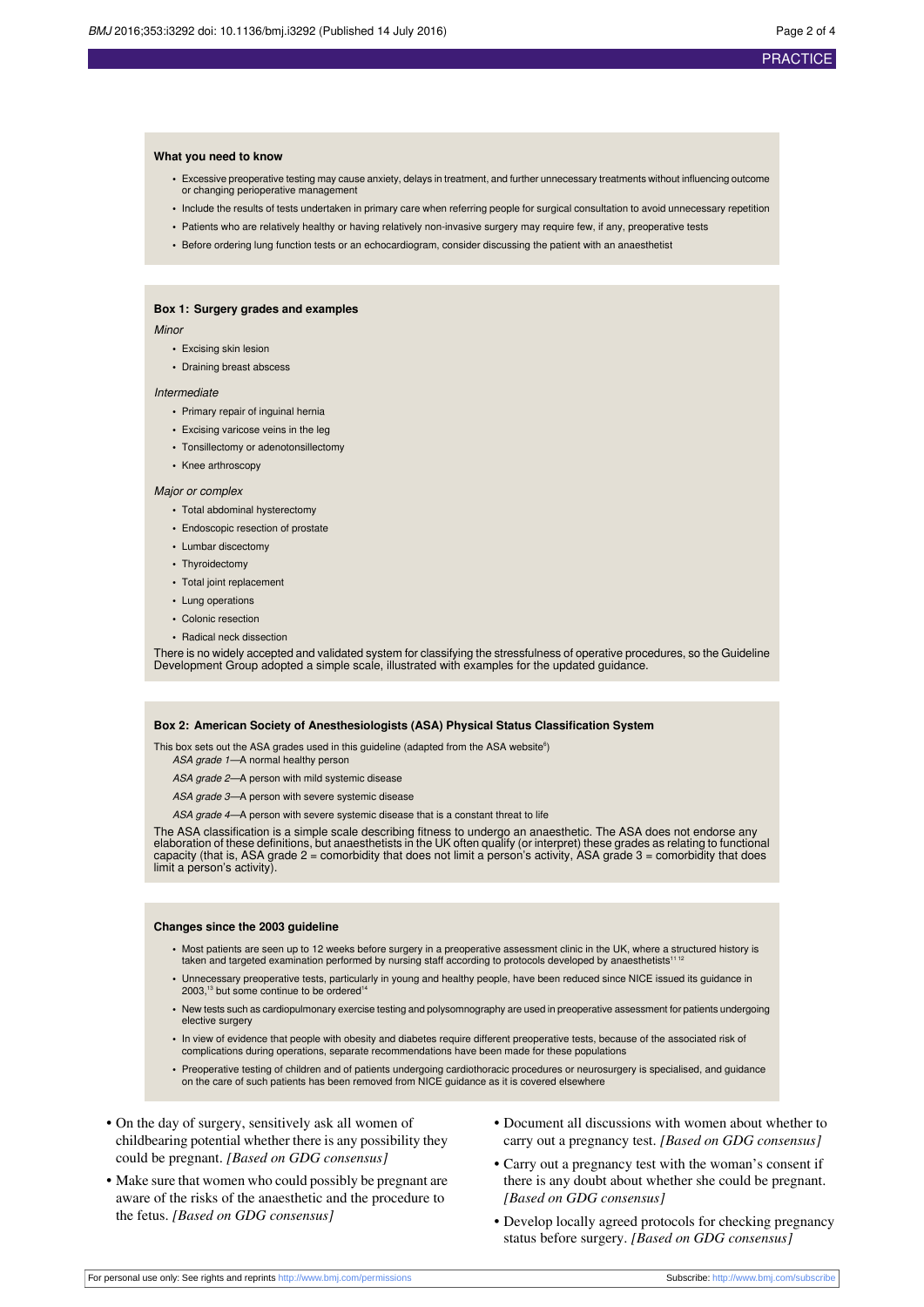**•** Make sure protocols are documented and audited, and in line with statutory and professional guidance. *[Based on GDG consensus]*

## **Sickle cell disease or sickle cell trait tests**

Sickle cell disease is of relevance to surgery. By adulthood, sickle cell disease will be clinically evident. In the absence of clinical disease, a test may discover an unknown trait, but this will not alter the patient's management.

- **•** Do not routinely offer testing for sickle cell disease or sickle cell trait before surgery.*[Based on GDG consensus]*
- **•** Ask the person having surgery if they or any member of their family have sickle cell disease. *[Based on GDG consensus]*
- **•** If the person is known to have sickle cell disease and the disease is managed by a specialist sickle cell service, liaise with this team before surgery. *[Based on GDG consensus]*

## **HbA1c testing**

 $HbA<sub>1c</sub>$  tests reflect diabetic control over the previous three months and the likely stability of glycaemic control at time of surgery.

- Do not routinely offer HbA<sub>1c</sub> testing before surgery to people without diagnosed diabetes. *[Based on systematic review]*
- **•** People with diabetes who are referred for surgical consultation from primary care should have their most recent  $HbA<sub>1c</sub>$  test results included in their referral information. *[Based on systematic review]*
- Offer HbA<sub>1c</sub> testing to people with diabetes having surgery if they have not been tested in the past three months.*[Based on systematic review]*

## **Urine tests**

- **•** Do not routinely offer urine dipstick tests before surgery. *[Based on GDG consensus]*
- **•** Consider microscopy and culture of midstream urine sample before surgery if the presence of a urinary tract infection would influence the decision to operate. *[Based on GDG consensus]*

## **Chest x ray**

**•** Do not routinely offer chest x rays before surgery. *[Based on GDG consensus]*

## **Echocardiography**

- **•** Do not routinely offer resting echocardiography before surgery. *[Based on systematic review]*
- **•** Consider resting echocardiography if the person has: **–** Heart murmur and any cardiac symptom (including breathlessness, pre-syncope, syncope, or chest pain) *or*
	- **–** Signs or symptoms of heart failure.

## *[Based on systematic review]*

**•** Before ordering a resting echocardiogram, carry out a resting electrocardiogram and discuss the findings with an anaesthetist. *[Based on systematic review]*

## **Overcoming barriers to optimal treatment**

We do not anticipate these guidelines will be associated with large change in practice.

Adopting the recommendations of the updated NICE guidance may require clinics to modify their protocols and to invest in staff training required for implementation. It is important to highlight changes from previous guidance so that staff offer tests in accordance with new guidelines. NICE has produced tools and resources to put this guideline into practice [\(www.](http://www.nice.org.uk/guidance/ng45/resources) [nice.org.uk/guidance/ng45/resources\)](http://www.nice.org.uk/guidance/ng45/resources).

Clinics will also require sufficient access to consultant anaesthetist input to adopt the NICE guidance on preoperative use of echocardiography, lung function tests, and arterial blood gases. Additional resource may be required, as anaesthetists may be consulted more frequently, but this is unlikely to be substantial. However, trusts will be required to establish or improve current mechanisms to achieve this. This is in line with national guidance on provision of anaesthetic services in the preoperative setting.<sup>10</sup>

Communication between primary and secondary care may also need improvement, to ensure all relevant test results are shared between referring primary care centres and preoperative assessment clinics. This should be carried out in accordance with the patient experience guideline.

Contributors: All authors contributed to the conception and drafting of this article, and to revising it critically. They have all approved this version. FON is guarantor.

Funding: FON and NP are employees of the National Clinical Guideline Centre, at the Royal College of Physicians, which is commissioned and funded by NICE to develop clinical guidelines.

Competing interests: We declare no competing interests, based on NICE's policy on conflicts of interests (available at [www.nice.org.uk/](http://www.nice.org.uk/Media/Default/About/Who-we-are/Policies-and-procedures/code-of-practice-for-declaring-and-managing-conflicts-of-interest.pdf) [Media/Default/About/Who-we-are/Policies-and-procedures/code-of](http://www.nice.org.uk/Media/Default/About/Who-we-are/Policies-and-procedures/code-of-practice-for-declaring-and-managing-conflicts-of-interest.pdf)[practice-for-declaring-and-managing-conflicts-of-interest.pdf\)](http://www.nice.org.uk/Media/Default/About/Who-we-are/Policies-and-procedures/code-of-practice-for-declaring-and-managing-conflicts-of-interest.pdf). The guidance authors' full statements can be viewed at [www.nice.org.uk/](http://www.nice.org.uk/guidance/ng45/evidence/appendix-b-declarations-of-interest-2423837487) [guidance/ng45/evidence/appendix-b-declarations-of-interest-](http://www.nice.org.uk/guidance/ng45/evidence/appendix-b-declarations-of-interest-2423837487)[2423837487](http://www.nice.org.uk/guidance/ng45/evidence/appendix-b-declarations-of-interest-2423837487).

- 1 Munro J, Booth A, Nicholl J. Routine preoperative testing: a systematic review of the evidence. Health Technol Assess 1997:1:i-iv, 1-62[.pmid:9483155](http://www.ncbi.nlm.nih.gov/pubmed/?term=9483155).
- 2 Smetana GW, Macpherson DS. The case against routine preoperative laboratory testing. Med Clin North Am 2003;87:7-40. [doi:10.1016/S0025-7125\(02\)00147-5](http://dx.doi.org/10.1016/S0025-7125(02)00147-5) [pmid:12575882](http://www.ncbi.nlm.nih.gov/pubmed/?term=12575882).
- 3 Klein AA, Arrowsmith JE. Should routine pre-operative testing be abandoned?Anaesthesia 2010;65:974-6. [doi:10.1111/j.1365-2044.2010.06503.x](http://dx.doi.org/10.1111/j.1365-2044.2010.06503.x) [pmid:21198466.](http://www.ncbi.nlm.nih.gov/pubmed/?term=21198466) 4 Asua J, López-Argumedo M. Preoperative evaluation in elective surgery. INAHTA synthesis
- report. Int J Technol Assess Health Care 2000;16:673-83. [doi:10.1017/](http://dx.doi.org/10.1017/S0266462300101230) [S0266462300101230](http://dx.doi.org/10.1017/S0266462300101230) [pmid:10932432.](http://www.ncbi.nlm.nih.gov/pubmed/?term=10932432)
- 5 Association of Anaesthetists of Great Britain and Ireland. Pre-operative assessment and patient preparation–the role of the anaesthetist. AAGBI 2010 [www.aagbi.org/publications/](http://www.aagbi.org/publications/guidelines/docs/preop2010.pdf)
- [guidelines/docs/preop2010.pdf](http://www.aagbi.org/publications/guidelines/docs/preop2010.pdf) 6 ASA. ASA Physical Status Classification System. 2014. [www.asahq.org/resources/clinical](http://www.asahq.org/resources/clinical-information/asa-physical-status-classification-system)[information/asa-physical-status-classification-system](http://www.asahq.org/resources/clinical-information/asa-physical-status-classification-system)
- 7 National Institute for Health and Care Excellence. Patient experience in adult NHS services: improving the experience of care for people using adult NHS services (NICE guidelines CG138), 2012. [www.nice.org.uk/guidance/cg138.](http://www.nice.org.uk/guidance/cg138)
- 8 National Patient Safety Agency. Rapid response report: checking pregnancy before surgery. NPSA/2010/RRR011. 2010. [www.nrls.npsa.nhs.uk/resources/?EntryId45=73838](http://www.nrls.npsa.nhs.uk/resources/?EntryId45=73838).
- 9 Cohen-Kerem R, Railton C, Oren D, Lishner M, Koren G. Pregnancy outcome following non-obstetric surgical intervention. Am J Surg 2005;190:467-73. [doi:10.1016/j.amjsurg.](http://dx.doi.org/10.1016/j.amjsurg.2005.03.033) [2005.03.033](http://dx.doi.org/10.1016/j.amjsurg.2005.03.033) [pmid:16105538](http://www.ncbi.nlm.nih.gov/pubmed/?term=16105538).
- 10 Jones K, Swart M, Key W. Guidelines for the provision of anaesthetic services. Anaesthesia services for preoperative assessment and preparation. Royal College of Anaesthetists (RCoA), 2014
- 11 Association of Anaesthetists of Great Britain and Ireland. Pre-operative assessment and patient preparation: the role of the anaesthetist 2. AAGBI, 2010. www.aagbi.org/sites [default/files/preop2010.pdf](http://www.aagbi.org/sites/default/files/preop2010.pdf).
- 12 Carlisle JB, Stocker ME. Preoperative assessment. In: Smith I, McWhinnie D, Jackson I, eds. Day case surgery. Oxford University Press, 2012: 51-62.
- 13 National Institute for Health and Care Excellence. Preoperative testing: the use of routine preoperative tests for elective surgery (NICE guideline CG3). 2003. [www.nice.org.uk/](http://www.nice.org.uk/guidance/cg3) [guidance/cg3](http://www.nice.org.uk/guidance/cg3).
- 14 Czoski-Murray C, Lloyd Jones M, McCabe C, et al. What is the value of routinely testing full blood count, electrolytes and urea, and pulmonary function tests before elective surgery in patients with no apparent clinical indication and in subgroups of patients with common